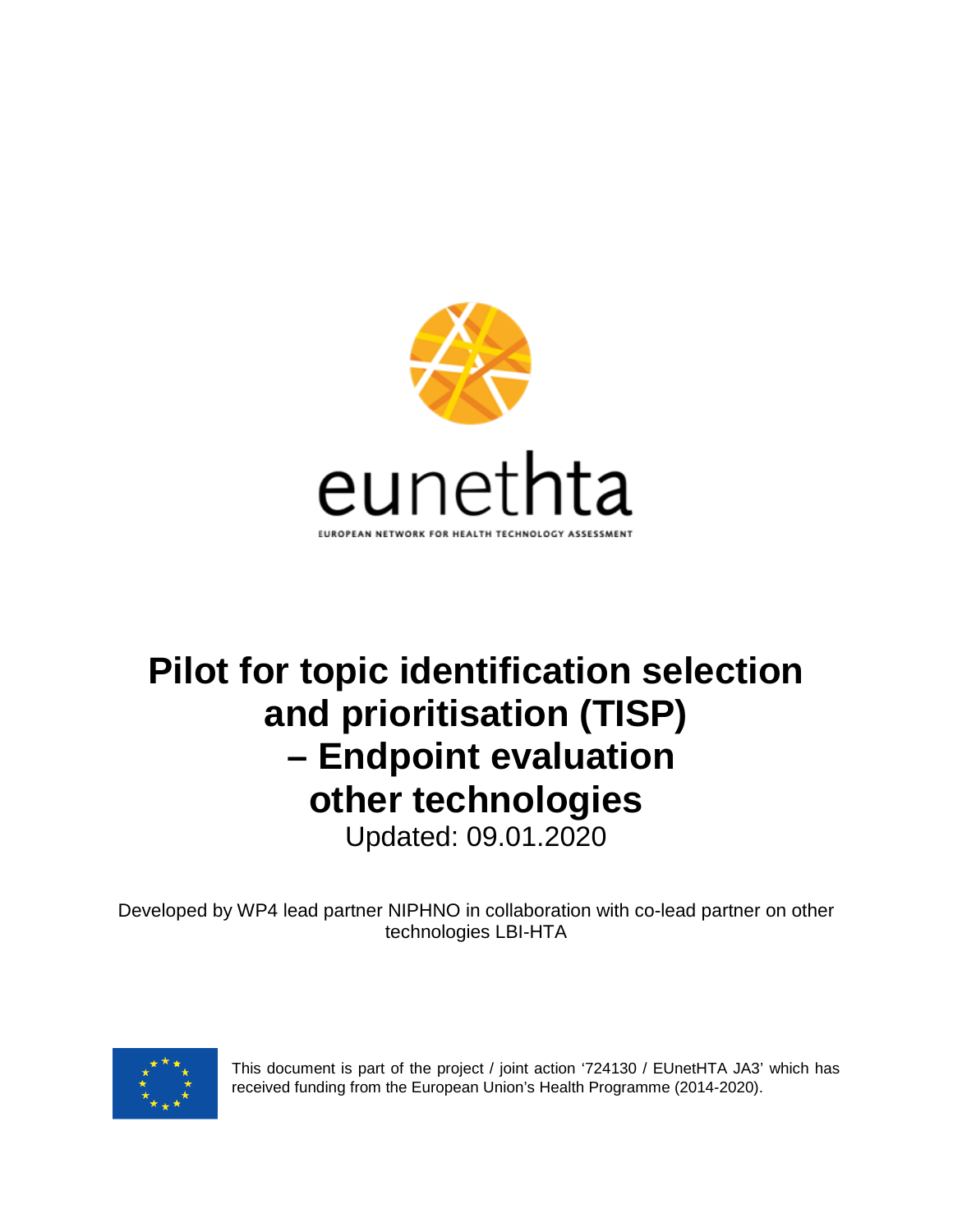| This document<br>is part of the<br>project / joint<br>action '724130 /<br>EUnetHTA JA3'<br>which has<br>received<br>funding from<br>the European<br>Union's Health<br>Programme<br>$(2014 -$<br>2020). Version<br>number | Date       | <b>Finalised</b><br>by                     | Type of<br>document/Modification          | <b>Shared</b><br>with                                      |
|--------------------------------------------------------------------------------------------------------------------------------------------------------------------------------------------------------------------------|------------|--------------------------------------------|-------------------------------------------|------------------------------------------------------------|
| 1.                                                                                                                                                                                                                       | 19.11.2019 | <b>TISP Pilot</b><br>group on<br><b>OT</b> | Draft EPER on TISP pilot for<br>OT        | Pilot<br>reviewers OT                                      |
| 2.                                                                                                                                                                                                                       | 09.01.2020 | <b>TISP Pilot</b><br>group on<br>OT        | Final EPER on TISP pilot for<br><b>OT</b> | <b>TISP Working</b><br>group<br>(Authors and<br>reviewers) |

EPER = Endpoint evaluation report

**Disclaimer:** The content of this report represents the views of the authors only and are their sole responsibility; it can not be considered to reflect the views of the European Commission and/or the Consumers, Health, Agriculture and Food Executive Agency or any other body of the European Union. The European Commission and the Agency do not accept any responsibility for use that may be made of the information it contains.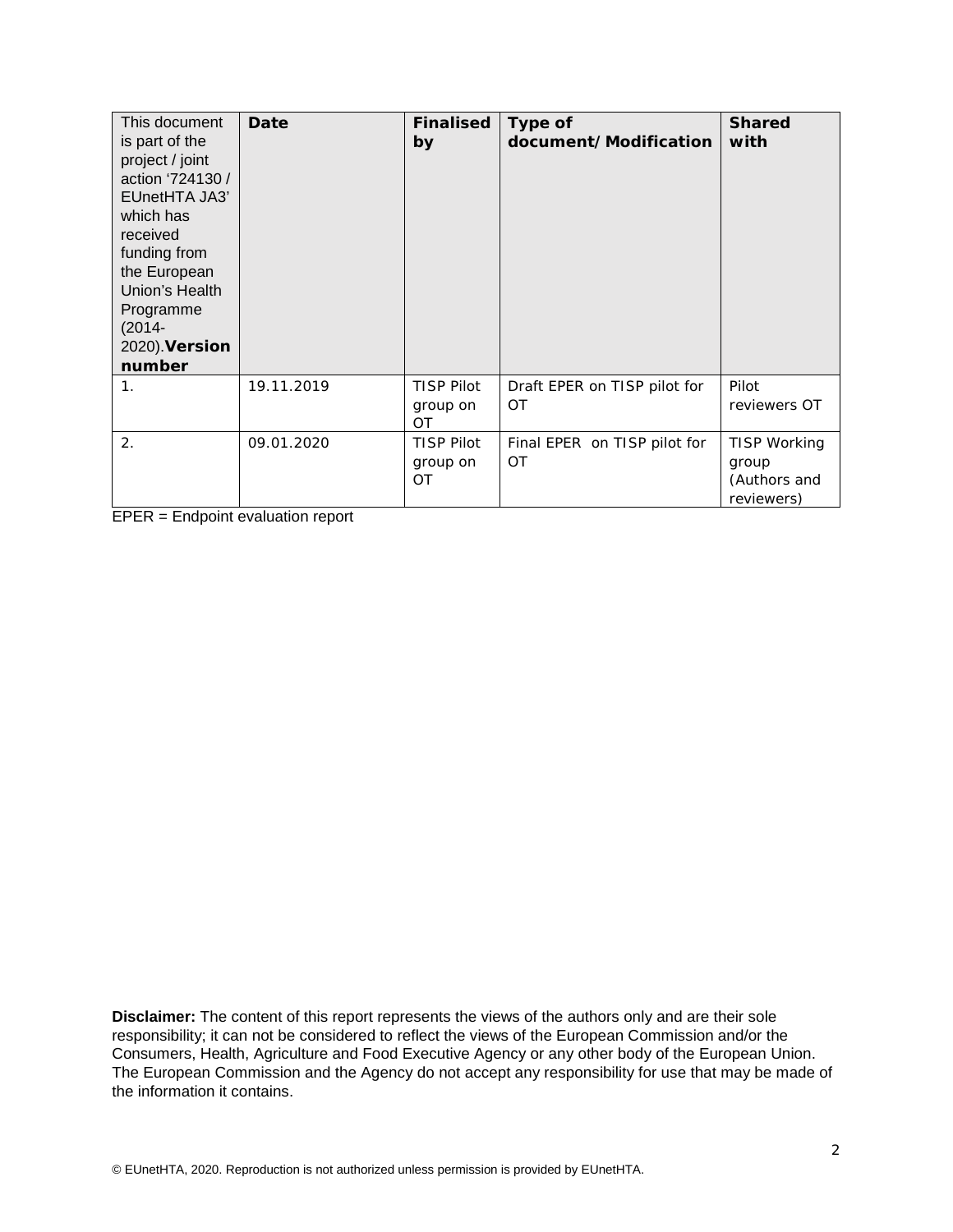# 1 Executive summary

As part of the EUnetHTA work package 4 (WP) deliverable on Recommendations for Topic Identification Selection and Prioritisation (TISP) this pilot was conducted to explore a workflow for voluntary collaboration on a TISP process for EUnetHTA collaborative and joint relative effectiveness assessment (REA) of medical devices (MDs) and in-vitro diagnostics (IVDs). The process was designed to be as simple as possible and included three steps: identification, selection and prioritisation of possible topics for REA. The pilot was conducted by a pilot group set up by the TISP WP4 work group according to a pre-defined project plan [\(available here\)](https://eunethta.eu/services/horizon-scanning/). A three step process was set up were each step resulted in a product/list: A minimal dataset (MDS), a call for collaboration list (CCL) and the [EUnetHTA prioritisation list \(EPL\).](https://eunethta.eu/assessments/eunethta-prioritisation-list-epl-other-technologies/) The EPL was published on the EUnetHTA web site. The other products were considered internal documents of EUnetHTA WP4. Based on the pilot the following conclusions were made by the Pilot group:

- •*A TISP process for collaboration on REA of MDs and IVDs is feasible by collaborative means, but can not be performed on voluntary basis alone*
- •*The piloted workflow could be conducted at least once or twice a year and help identify topics of broad interest to the network members*
- •*The prerequisite for the process to be successful is the presence of a central acting secretariat and the commitment of network members to share data, commit to production and uptake*
- •*An improvement of the workflow would be to set up an agreement with a pre-selected high quality HSS to specifically serve the purpose of the collaboration*
- •*The value of the process with regard to increasing the number of voluntary collaborations on REA is uncertain and probably limited, unless the process can be more systematically applied and aligned with national systems of HTA commissions, and there is a clear commitment to engage in production*

Results of the pilot was used to inform the final recommendations on a TISP system for European collaboration on HTA beyond 2020.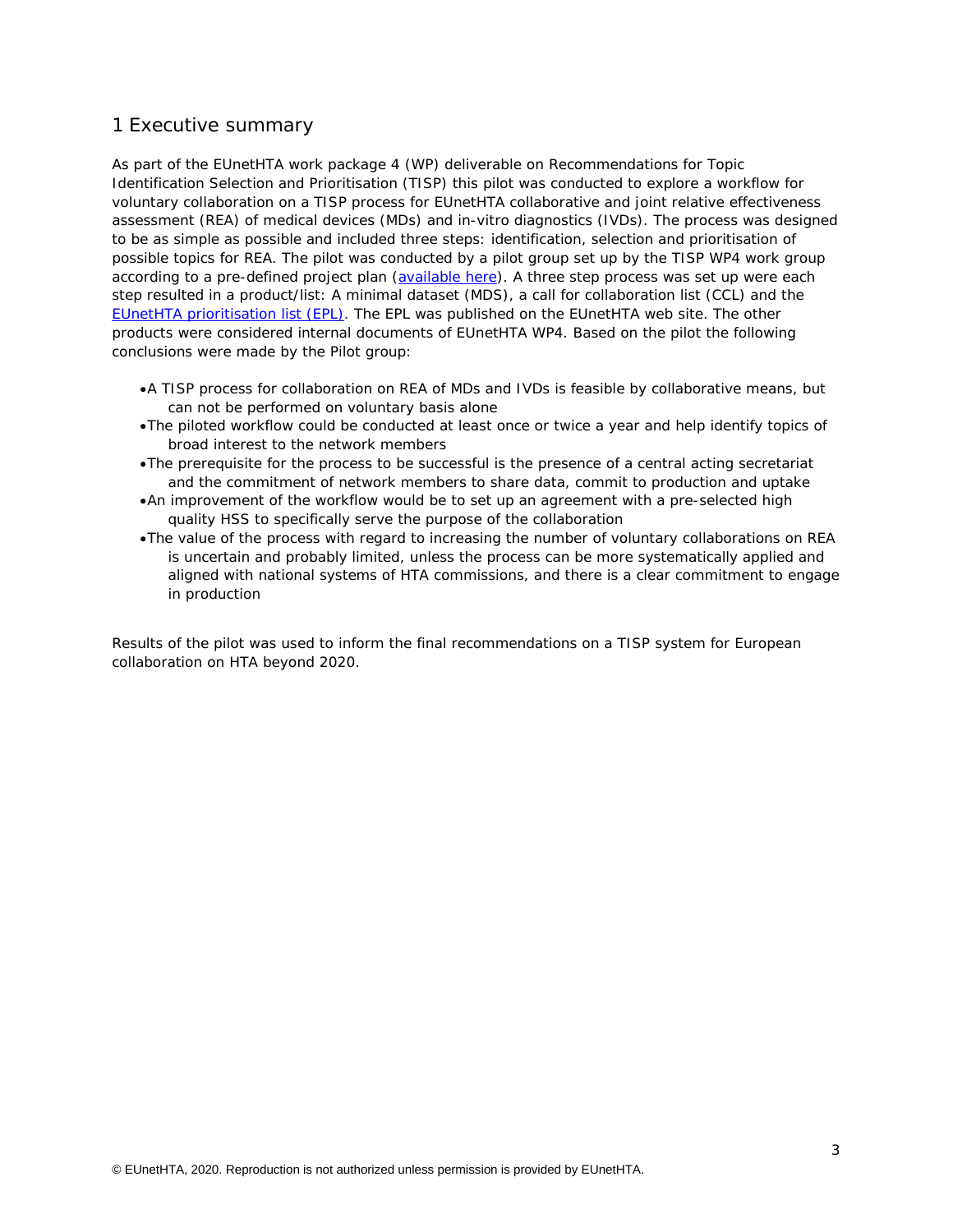# 2 Aims of TISP pilot – Other technologies

The aim of the pilot was to explore a workflow for voluntary collaboration on TISP for REA of MDs and IVDs. The process for the pilot was designed to be as simple as possible so that it could be used on a voluntary collaborative basis beyond EUnetHTA Joint Action 3 (JA3). Results of the pilot will inform the final recommendations on Horizon scanning (HS) and TISP for European collaboration on HTA beyond 2020.

In short, the process includes three steps: identification, selection and prioritisation of possible topics. Each step results in a product/list as shown in figure 1.

## *F1 Steps of the TISP process*

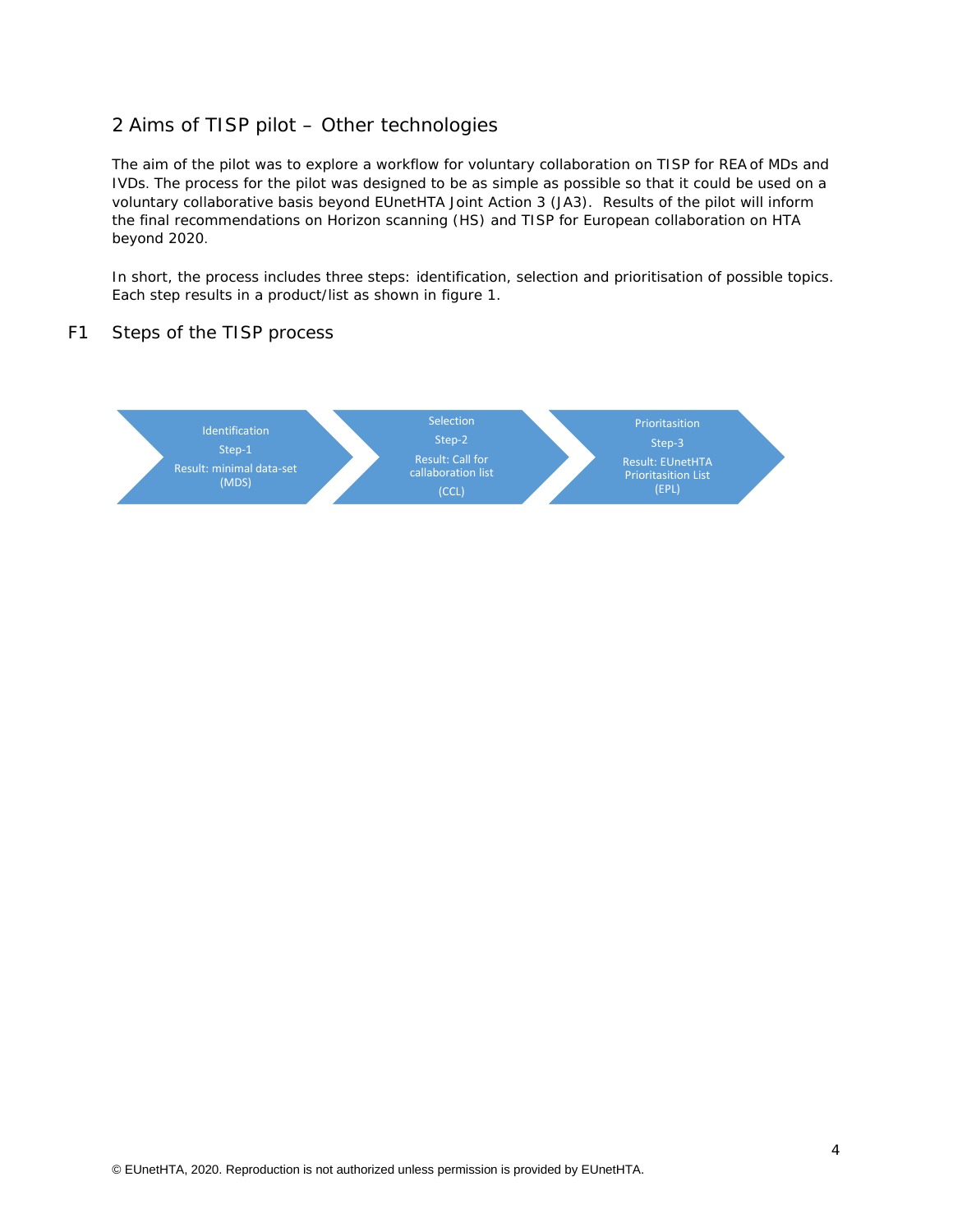## 3 Methods

The pilot was conducted as outlined below, with details of each step as described in the pilot project plan [\(available here\)](https://eunethta.eu/services/horizon-scanning/).

## **Organisation of work**

The WP4 lead partner (NIPHNO) and co-lead on other technologies (LBI-HTA) constituted the pilot working group supported by the EUnetHTA partners AGENAS, NSPHMPDB and NICE as described in the [project plan.](https://eunethta.eu/services/horizon-scanning/) Shortly, NIPHNO and LBI-HTA acted as a central secretariat organising the TISP process.

## **Identification (Step-1)**

1) EUnetHTA partners sharing data from existing local or regional HS systems (HSS) or TISP lists informing prioritisation of HTA. A questionnaire was sent to all on whether they were able to share data from a regional or national HSS or a TISP list.

2) The POP-database of planned and ongoing projects. The POP database was for planned projects added within the last 6 months. The record creators were contacted to verify the up-todatedness of their records and the eligible records were entered into the identification template by LBI-HTA.

3) Input from EUnetHTA partners and stakeholders. An announcement on the EUnetHTA home page [\(https://eunethta.eu/services/horizon-scanning/\)](https://eunethta.eu/services/horizon-scanning/) was used to inform partners and stakeholders about the possibility to suggest topics for TISP. Awareness of this announcement was made through the EUnetHTA e-mail list of partners and the EUnetHTA e-mail list of The HTA network Stakeholder Pool [\(Appendix 1\)](#page-16-0).

The fields of the MDS were completed using the information from the identification list, inspection of information added as hyperlinks by the sources and a web-search. First, as a test the web search was performed including the manufacturers web sites (if found), the FDA medical devices database [\(https://www.fda.gov/medical-devices/device-advice-comprehensive-regulatory-assistance/medical](https://www.fda.gov/medical-devices/device-advice-comprehensive-regulatory-assistance/medical-device-databases)[device-databases\)](https://www.fda.gov/medical-devices/device-advice-comprehensive-regulatory-assistance/medical-device-databases), clinical trials.gov [\(www.clinicaltrials.gov\)](http://www.clinicaltrials.gov/) and Google. After testing this approach the following fields were omitted from the MDS: timeline of clinical research and estimated launch. Due to resource restrictions, for the majority of topics, the manufacturers web sites (if found) and the FDA medical devices database was the only web sites searched. Two researchers (one from LBI-HTA and one from NIPHNO) conducted the web-search. If the basic web-search did not yield any results, the search the field was left open. A pre-selection step took place to remove duplicates and topics not considered (MDs or IVDs).

#### **Selection (Step-2)**

The selection to include topics for the call for collaboration took place according to the following prespecified criteria:

- *1. only MDs and IVDs*
- *2. the product is CE marked or anticipated to be CE marked within 12 to 24 month*
- *3. timelines to fit within EUnetHTA WP4 JA3 production.*

In practice, criteria three meant that topics that were not yet CE marked were retained in the MDS to be used in a later CCL. Topics under assessment or recently assessed by EUnetHTA were excluded from the MDS. One researcher (LBI-HTA) conducted the selection based on the above criteria and another researcher (NIPHNO) verified the selection (the excluded as well as the included records). The selection resulted in the CCL.

#### **Prioritisation (Step-3)**

The CCL was sent by LBI-HTA to all WP4 OT partners asking them to indicate their interest in the topic. EUnetHTA WP4 partners could express interest in the topic as: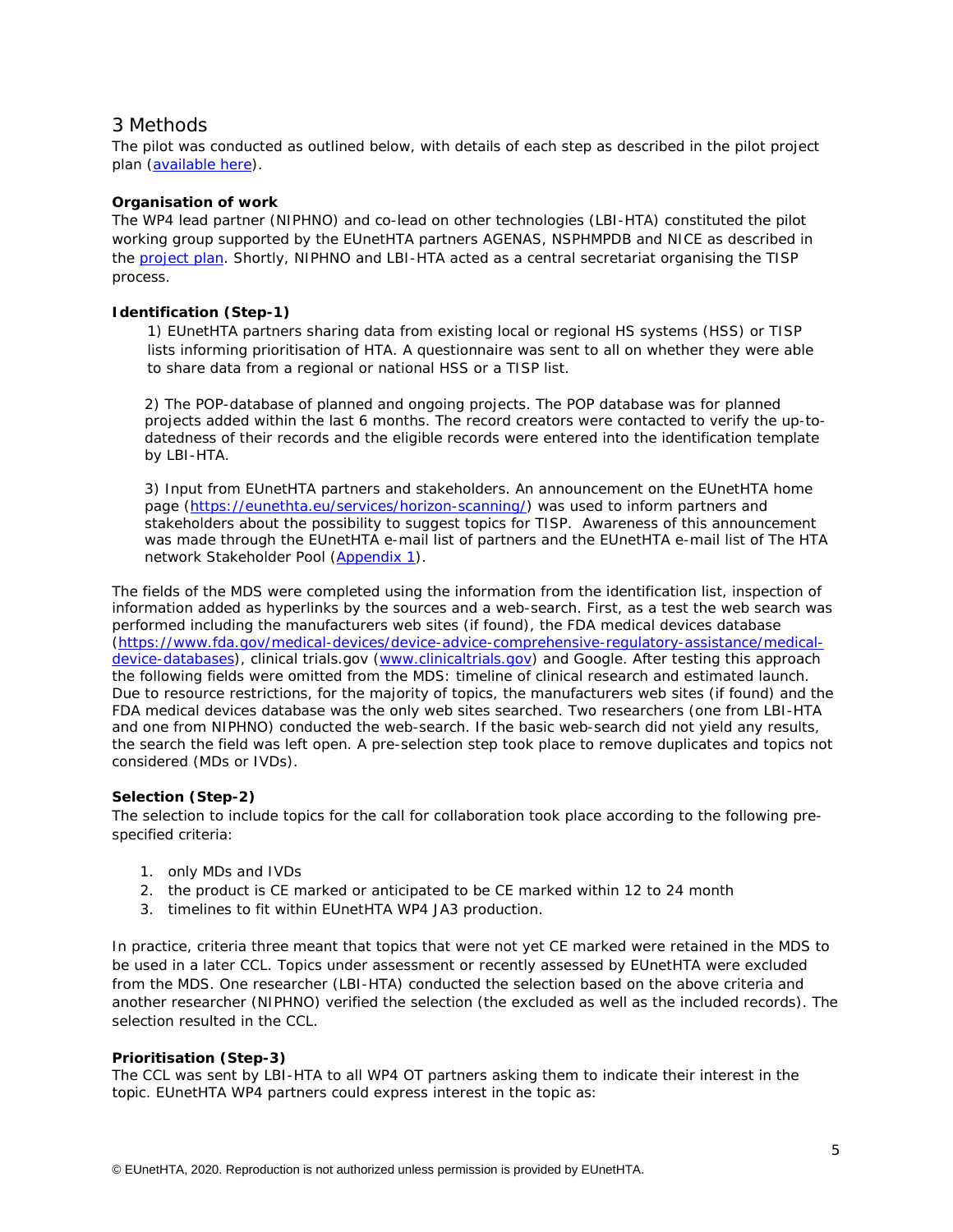- •*expressed interest in the topic as relevant for national/regional setting*
- •*expressed interest in national/regional uptake of a EUnetHTA conducted REA*
- •*expressed interest to participate in assessment as author, co-authors or reviewers*
- •*no expressed interest*

Each yes answer received a score of one, and each no answer or do not know answer/open field received a score of 0. The cut of for entering the EUnetHTA prioritisation list (EPL) chosen in the pilot was:

- *At least four EUnetHTA partners had to express interest in participating in the assessment (no restriction to type of participation)*
- *A cut of to keep the number of prioritised topics to be approximately 20 was pragmatically chosen[1](#page-5-0)*

Only topics that fulfilled these criteria were added to the EUnetHTA prioritization list (EPL). The EPL list was published on the EUnetHTA home page. EUnetHTA partners as well as other stakeholders were informed about the list through emails.

## **Endpoint evaluation**

In addition to reporting the timeline of the pilot steps, the endpoint evaluation was, with exclusion of one endpoint (developmental status of topic), performed based on the pre-defined endpoints of the project plan. However, the presentation of the findings have been structured to increase readability. The number of collaborations started based on the EPL was measured approximately four months after publication of the EPL. Partners expressing interest as authors were contacted after three months.

<span id="page-5-0"></span> $<sup>1</sup>$  There were 18 responders, each topic could receive a maximum score of 3 from each responder. The maximum</sup> score for each topic was 54 (3x18). The highest overall score a topic received was 27, and the lowest overall score a topic received was 8. The cut of chosen was a total score of at least 20 providing prioritised 20 topics (two were excluded from the EPL due to lack of marked availability).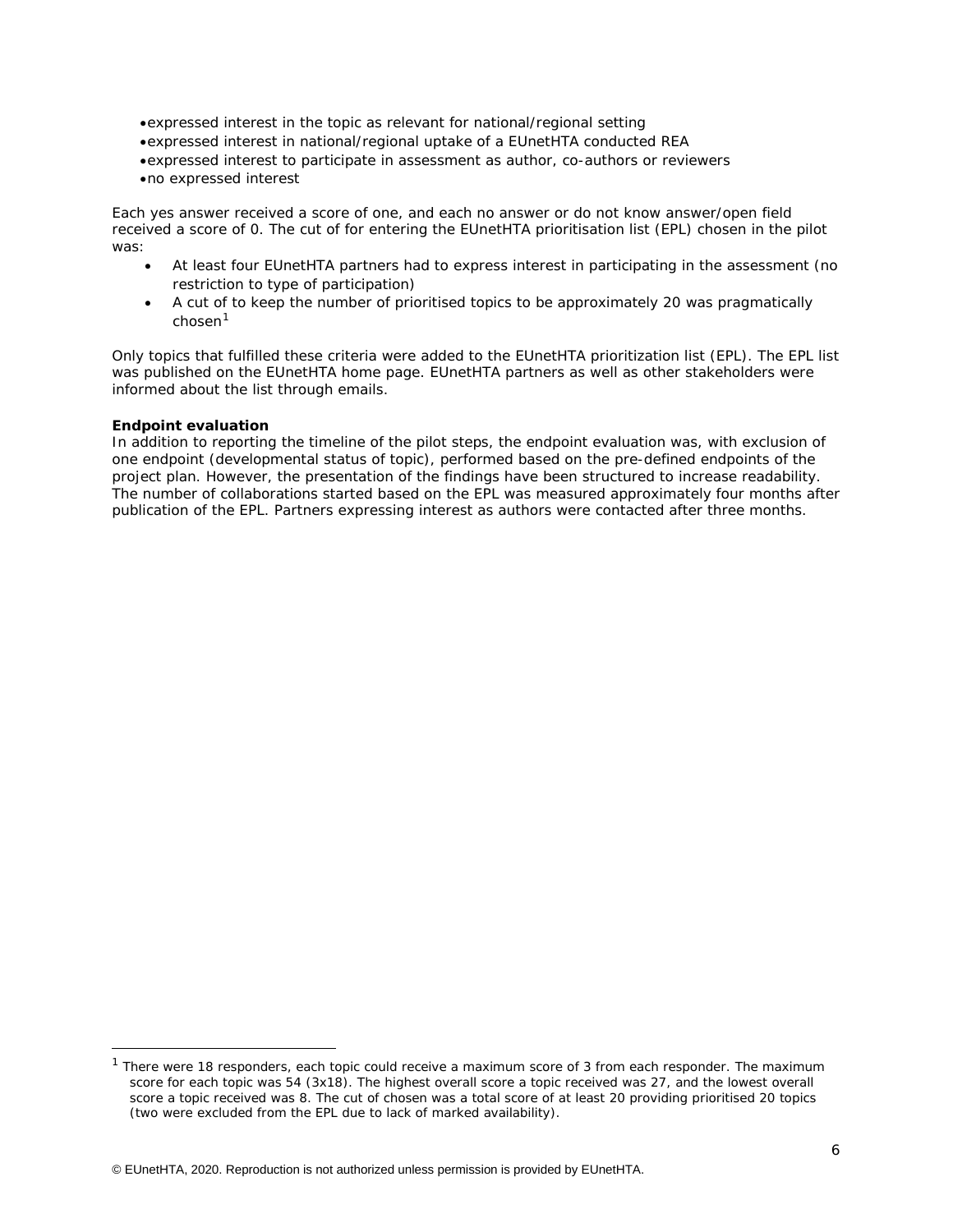# 4 Results

## Timeline of the pilot

- •*The pilot started 1th of February 2019 by sending out the questionnaire on HSS/TISP-lists and the announcement to suggest topics on the EUnetHTA homepage as described above.*
- •*The deadline to respond was first 1th of March 2019 and then extended to 15th of March.*
- •*The Pop-database was searched 15th of March 2019*
- •*The call for collaboration was sent out to EUnetHTA WP4 partners 25th April2019 with deadline to respond until the 16th May, 2019.*
- •*The EPL was published on the EUnetHTA homepage on 10th July2019.*
- •*The response rate was measured in September 2019 and October 2019*
- •*EUnetHTA Partners volunteering as Authors were contacted in September 2019*

In conclusion, each round of a workflow like this (from announcement to suggest topics to publication of the EPL) may take 3-4 months leaving reasonable time for each step to be performed on a voluntary basis. The time line does not include the time needed to initiate assessments (see below under number of initiated assessments) In practice, with a central acting secretariat in place, it should be feasible to conduct a voluntary workflow like this once or twice a year.

## **Identification**

*Availability of data from different sources and barriers for information sharing*

1) EUnetHTA partners sharing data from existing local or regional HSS or TISP lists.

The response rate on country level was 65 % (partners from 19 countries responding out of 29 countries with EUnetHTA members), and on partner level was 35% (28 responding partners out of 81 EUnetHTA partners). Partners from 13 countries stated that they had a national or regional HSS informing HTA and/or list of topics informing prioritisation of HTA. EUnetHTA partners from eight countries stated that there was a HSS or TISP-list informing prioritization of HTA on MDs and IVDs (see table 1). EUnetHTA partners from six countries stated that they were able to share data/topics from the HSS/TISP-list for the EUnetHTA pilot. EUnetHTA partners from seven countries stated that they were able to voluntarily collect and share data from the HSS/TISP- list on a regular basis beyond 2020. The preferred interval for sharing data varied from 1 to 4 times a year. Most of the respondents for MDs and IVDs preferred 2 times a year. The barrier for sharing information was related to confidentiality issues.

| <b>Country with HSS or</b><br>TISP-list informing<br>prioritisation of HTA<br>on MDS and IVDs | <b>EUnetHTA partners</b><br>able to share for<br>pilot | <b>EUnetHTA partners</b><br>able to share<br>beyond 2020 | <b>Preferred interval</b><br>for sharing (x per<br>year) |
|-----------------------------------------------------------------------------------------------|--------------------------------------------------------|----------------------------------------------------------|----------------------------------------------------------|
| Austria                                                                                       | Yes                                                    | Yes                                                      |                                                          |
| Ireland                                                                                       | Yes                                                    | Yes                                                      |                                                          |
| Italy                                                                                         | Yes                                                    | Yes                                                      |                                                          |
| Norway                                                                                        | Yes                                                    | Yes                                                      | $2 - 4$                                                  |
| Spain                                                                                         | Yes                                                    | Yes                                                      | $1 - 2$                                                  |
| Switzerland                                                                                   | No.                                                    | Yes                                                      | 2                                                        |
| United Kingdom                                                                                | Maybe/yes                                              | Maybe                                                    | No answer                                                |
| Wales                                                                                         | No.                                                    | No                                                       |                                                          |

## T1 *Countries with HSS or TISP-list informing HTA*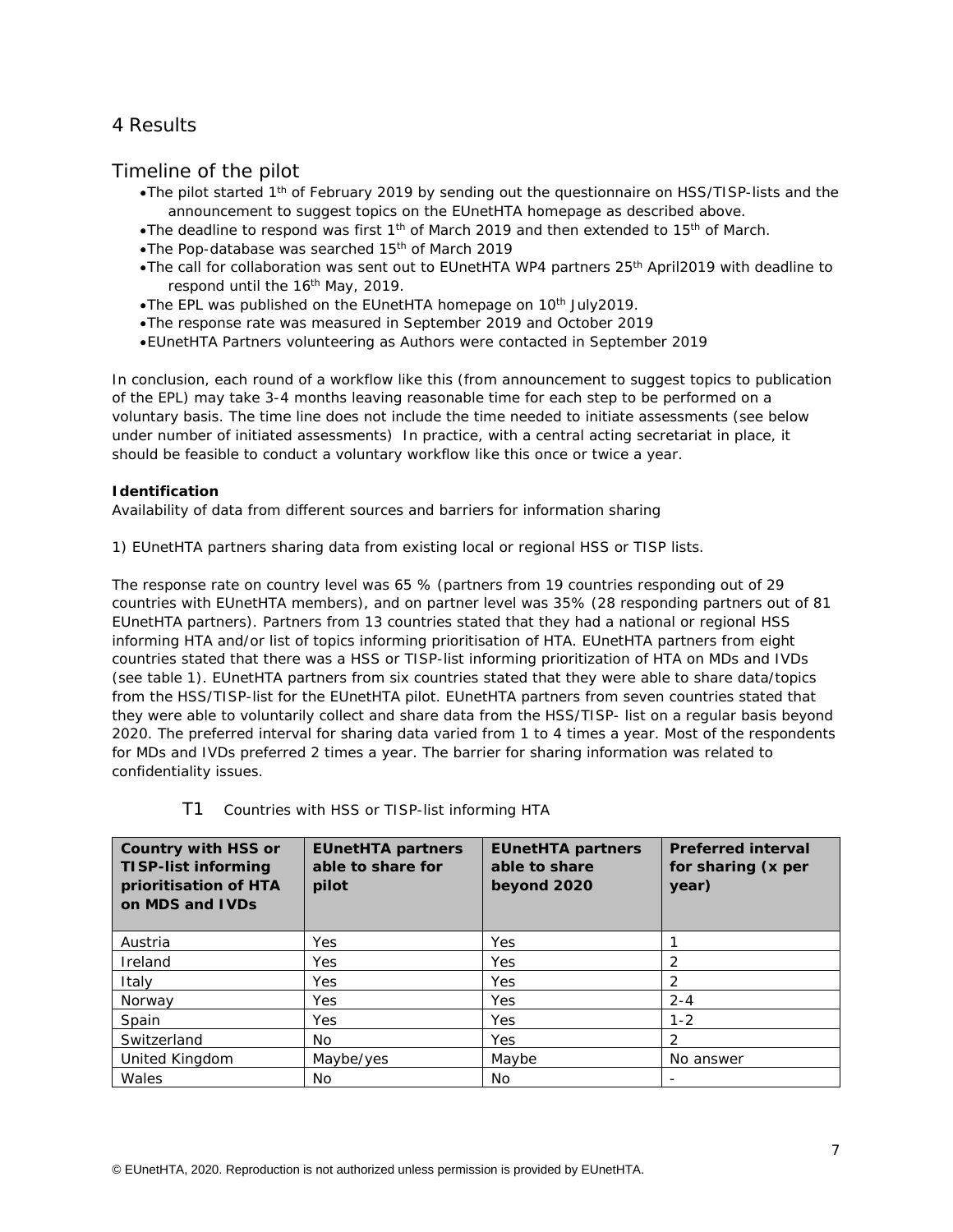

## *F2 Flowchart of the TISP process for MDs and IVDs*

\*Based on the cut-of used in this pilot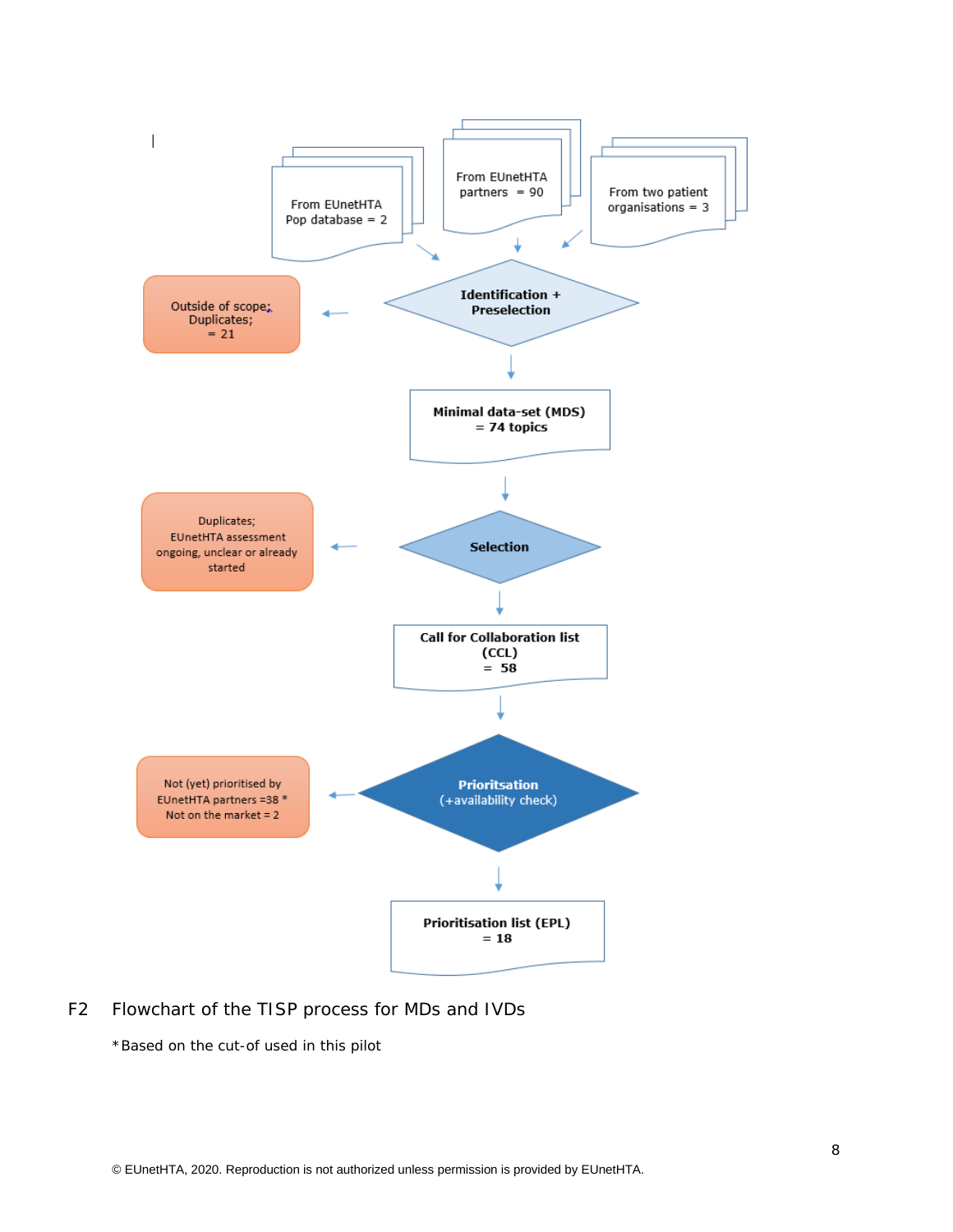For the pilot, the following five EUnetHTA partners supplied topics from national or regional HSS/TISPlists: AGENAS (Italy), Austria (LBI-HTA), Norway (NIPHNO), England (NICE) and Spain (SESCS/FUNCANIS). In addition, EUnetHTA partners from France (HAS), Germany (IQWIG), Denmark (DEFACTUM), Spain (AQUAS), Austria (HVB) and Sweden (SBU) proposed topics by responding to the invitation to propose topics sent to EUnetHTA partners and stakeholders. The total number of topics from the responding EUnetHTA partners was 90.

2) The POP database of planned and ongoing HTA projects.

On 15th March LBI-HTA searched the POP database for planned projects added within the last six months, verified the up-to-datedness of the records and created a list of the eligible projects. Six projects were identified, four were excluded after contacting the record creators to verify the status of their records (the projects had already started). The total number of topics included from the POP database was two.

3) Input from stakeholders.

We received three topics from two stakeholders (i.e. non-EUnetHTA partners: EURORDIS, The Voice of Rare Disease Patients in Europe and The Dravet Syndrome European federation)

#### *Number of identified topics and duplicates*

95 topics<sup>[2](#page-8-0)</sup> were identified from the above three sources and assessed for their eligibility to enter the MDS. Four out of the 95 topics were identified by multiple sources, one of which by three sources, the other three by two sources. After excluding these duplicates, 91 topics were further assessed for eligibility.

#### **Selection**

The number of topics was reduced in a pre-selection step if they were considered duplicates based on classifying technologies with approximately the same definition as one topic, or to be out of scope (not MD/IVD) and too early for assessment. The final MDS contained 74 topics. During selection from MDS to CCL, 16 topics were excluded due to further deduplication, already being assessed or under assessment by EUnetHTA, topics without a CE marked technology or CE mark unclear (5 topics). A total of 58 topics were included in the final CCL.

#### **Prioritisation**

ł

A total of 36% (18/50) WP4 EUnetHTA partners on OT from 12 countries responded to the CCL. Three of the responding partners did not give a comprehensive answer. Two of these replied that they could not answer the questions at all and one could only answer for the topics they proposed, but not for the topics proposed by others. Reasons for this are related to how their national system for HTA works, and that the HTA partner can neither suggest or priorities topics for HTA. Their input was scored as 0. Based on the scoring system suggested by the project plan, each topic could at maximum score 54 points based on 18 responders (3x18). The highest overall score a topic received was 27, and the lowest overall score a topic received was 8. No topic received zero expressed interest in any of the three fields. Interest to participate

The highest overall score for a topic based on interest to participate in assessment was 8/18 and the lowest score was 1/18. The highest overall score for a topic based on interest for national setting was 12/18 and the lowest score was 2/18. The highest overall score for a topic based on interest for

<span id="page-8-0"></span> $2$  Notably, the definition of a topic was based on highly similar technology definitions, which is similar technologies with approximately the same indication and not a product per se. This implies that the number of individual products was higher than the number of topics.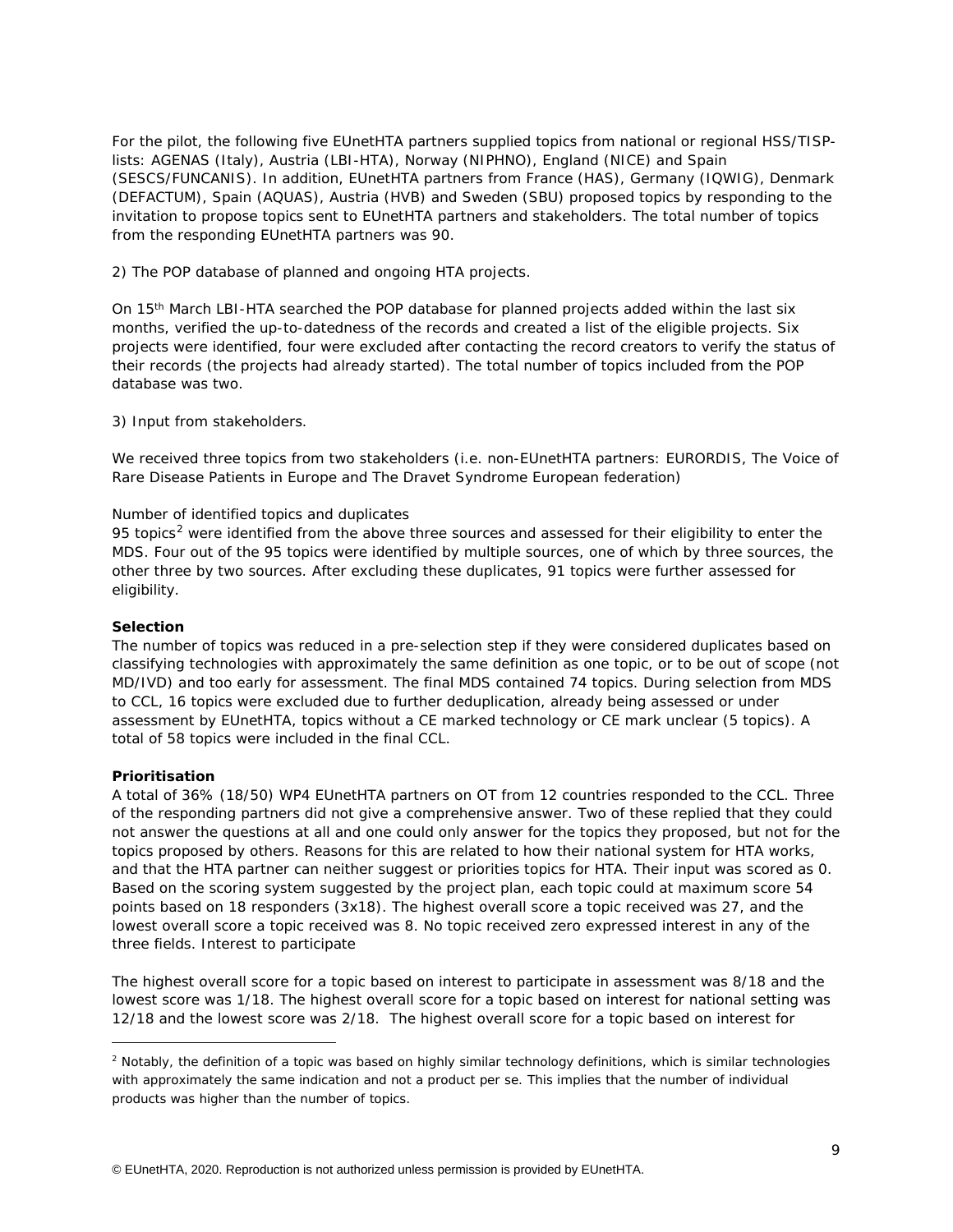national uptake was 10/18 and the lowest score was 2/18.

For 29 topics there was an expressed interest to participate in the assessment from four partners or above (score 4 or above). In four topics it was only one partner who was interested in the topic, in 12 topics it was two partners and in 13 topics three partners indicated they would participate in a EUnetHTA assessment.

For 20 of the 29 topics reaching the four partner interest to participate score, the overall score (participation, national relevance and uptake) was 20 or above. Notably, all topics with a score of 20 or above reached the four partners interested in participation cut-off. Based on this observations, the cut-off for the pilot was chosen to be at least 4 partners interested to participate and at least 20 in overall score. 20 topics fulfilling these criteria were considered the highest prioritized topics for the EPL and made available on the EUnetHTA website [\(https://eunethta.eu/assessments/eunethta](https://eunethta.eu/assessments/eunethta-prioritisation-list-epl-other-technologies/)[prioritisation-list-epl-other-technologies/\)](https://eunethta.eu/assessments/eunethta-prioritisation-list-epl-other-technologies/). However, two topics were excluded after prioritisation as they were not available on the market.

The partners were asked to indicate what role (author, co-author or reviewer) in the assessment they could be interested in. Interest in the author role was registered only for four topics. For one of these topics, the overall score was below 20 and the topic was not included in the EPL. Interest in the coauthor role was registered for 17 topics with five not included in the EPL. In seven topics, partners were able to take the role of dedicated reviewers only, three of these topics did not reach the overall score of 20.

#### **Information on the topics and information gaps**

For five out of 91 identified topics, the CE mark was not applicable because the topic was considered a procedures and not a MD or IVD per se. These topics were excluded from the MDS. For five out of 91 topics information on the CE mark was not found. The lack of information might be due to an early technology readiness level of the topic. The topics were included in the MDS, but not included in the CCL. For all other topics of the final MDS (69/74 topics) there was at least one CE marked product. For some topics with more than one product from different manufacturers, information on CE mark was lacking for one or more individual products. By developmental status we had in mind to describe the status of clinical research (no clinical research, ongoing, completed) and best guess on expected launch. However, for most topics this information was difficult to find and the endpoint was omitted. Where available the information was included in the comment field of the MDS.

The dominating therapeutic areas of the CCL (58 topics) were cardiovascular diseases (7 topics); cancer and palliative care (6 topics); ear, nose and throat (5 topics); musculoskeletal and orthopaedics (5 topics); neurology and neurosurgery (6 topics); respiratory disease (5 topics). The dominating therapeutic areas of the EPL (18 topics) were cardiovascular diseases, cancer and palliative care with four topics each.

Table 2 presents information gaps of the identification list (91 topics after removal of duplicates), and the resources spent to search the information. As the first four fields were mandatory, these were provided by the partners who shared topics. In case of topics identified via the POP database, the name of the products and the name of the manufacturers needed to be identified. For two fields (timeline of clinical research and estimated launch), we decided to omit the data as in most cases this was either not provided, very uncertain or would require resources not available for the pilot. For two fields (hyperlink to information and comments) no searches were made. Information for the remaining fields were searched as described in methods. The total time used for searches (not including time spent for the fields omitted) was 32,5 work hours, corresponding to an average of almost 0,4 hours per topic. The most work intensive field to populate was the regulatory status of the topic in Europe (16 hours). The most difficult information to be found was the class of MD/IVD (lacking in 25 out of 91 after an additional 8 hours of search).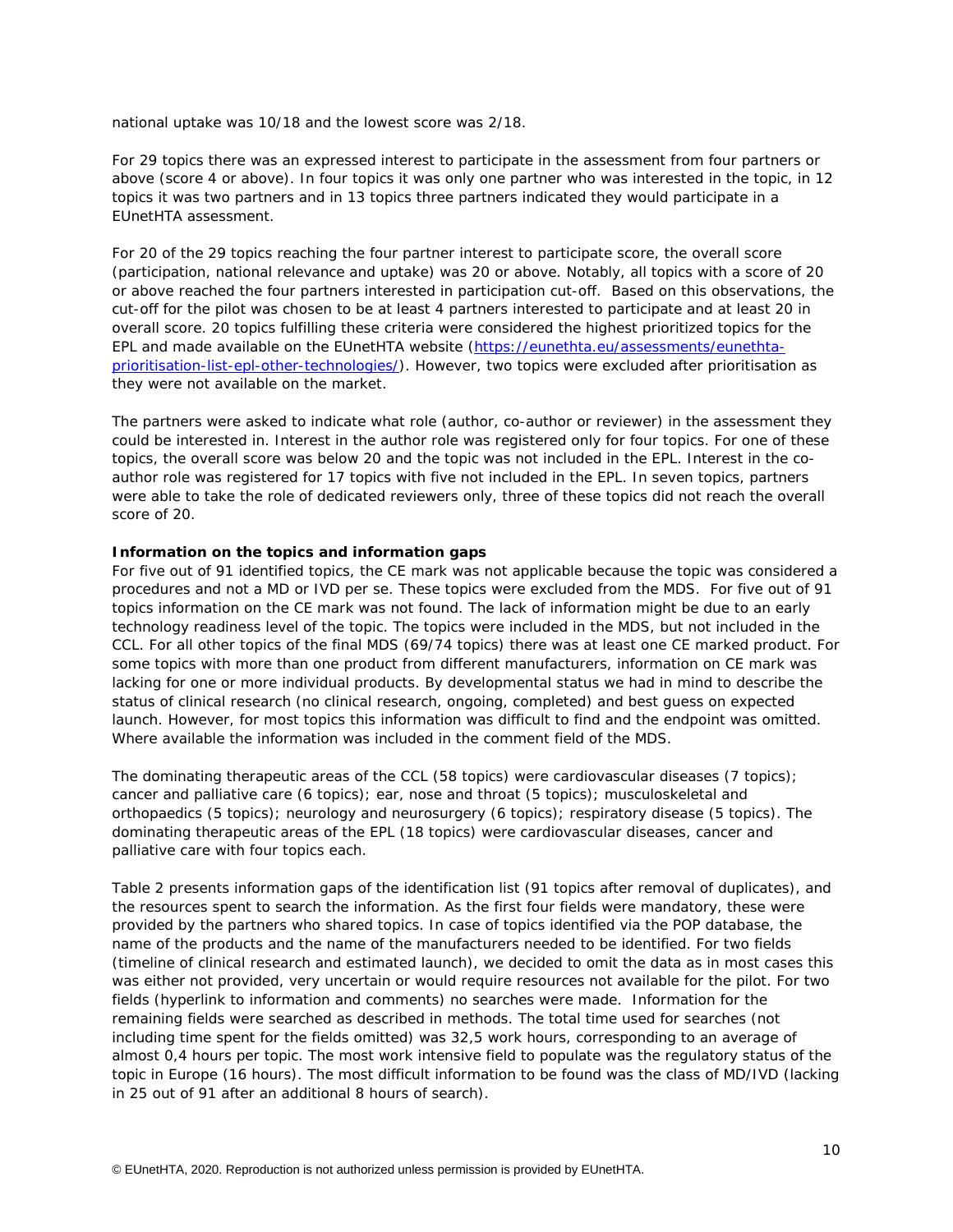| $\sim$<br><i><u>HIDHHAHOH YAPS</u></i>                                                          |                                                                                        |                                                                                                                                                                                 |
|-------------------------------------------------------------------------------------------------|----------------------------------------------------------------------------------------|---------------------------------------------------------------------------------------------------------------------------------------------------------------------------------|
| Fields of the MDS template                                                                      | Information gaps after search                                                          | Time spent to seek out information<br>in 91 topics                                                                                                                              |
| Technology/Topic definition*                                                                    | 0                                                                                      |                                                                                                                                                                                 |
| Name of product*                                                                                | $\theta$                                                                               | 3 hour (for 2 topics (those identified in<br>POP)                                                                                                                               |
| Manufacturers*                                                                                  | $\overline{0}$                                                                         | 3 hour (for 2 topics (those identified in<br>POP)                                                                                                                               |
| Indication (anticipated, including age and<br>sex if applicable)*                               | $\Omega$                                                                               | 0.5 hour (for 2 topics (those identified in<br>POP))                                                                                                                            |
| Therapeutic area                                                                                | $\Omega$                                                                               | 1 hour                                                                                                                                                                          |
| Type of device according to CE marking<br>(MD class, IVD class)                                 | 25/91                                                                                  | 8 hours                                                                                                                                                                         |
| Timeline clinical research (Information on<br>pivotal trials and trial number(s) if available). | ÷,                                                                                     | We decided to omit this data field as it<br>was very time consuming to search.<br>Where easily found, the information<br>was put in the comments field.                         |
| Regulatory status Europe (CE mark) at first<br>entry                                            | 10/91<br>(information lacking in 5 after<br>search and not applicable in<br>another 5) | 17 hours                                                                                                                                                                        |
| Regulatory status USA (FDA approval) at<br>first entry                                          | 9/91<br>(information lacking in 4 after<br>search and not applicable in<br>another 5)  | 6 hours                                                                                                                                                                         |
| Estimated launch (best guess) at first entry                                                    |                                                                                        | We decided to omit this data field as it<br>was very time consuming to search and<br>country specific. Where easily found,<br>the information was put in the<br>comments field. |
| Hyperlink to information (if available)                                                         | 44/91                                                                                  |                                                                                                                                                                                 |
| Comments (not obligatory)                                                                       | 71/91 (12 provided comments,<br>but we complemented the<br>comments and added 8 more). | 3 hours (including 8 topics were<br>developmental status was checked -<br>this was not done for the rest)                                                                       |
|                                                                                                 |                                                                                        | $35,5$ h= mean 0.4 h/topic                                                                                                                                                      |

T2 *Information gaps*

\*Provided by the proposer

## **Workload connected with each step**

An approximately estimate of workload per step is given in table 3.

| T3<br>Workload |                                                                                                                        |                                           |  |  |
|----------------|------------------------------------------------------------------------------------------------------------------------|-------------------------------------------|--|--|
| <b>Step</b>    | <b>Description</b>                                                                                                     | Anticipated workload $(7 h =$ one<br>day) |  |  |
| Identification | From Identification list to draft MDS<br>(Including checking the Pop database,<br>and quality check)                   | $28h = 4$ days                            |  |  |
| Selection      | From draft MDS to CCL (including<br>information searches described<br>above, quality check and sending out<br>the CCL) | $50h = 7$ days                            |  |  |
| Prioritisation | Receiving the results, sorting the<br>results and preparing the EPL.                                                   | $14h = 2$ days                            |  |  |
| Total          | From identification to EPL                                                                                             | $92 = 13$ days                            |  |  |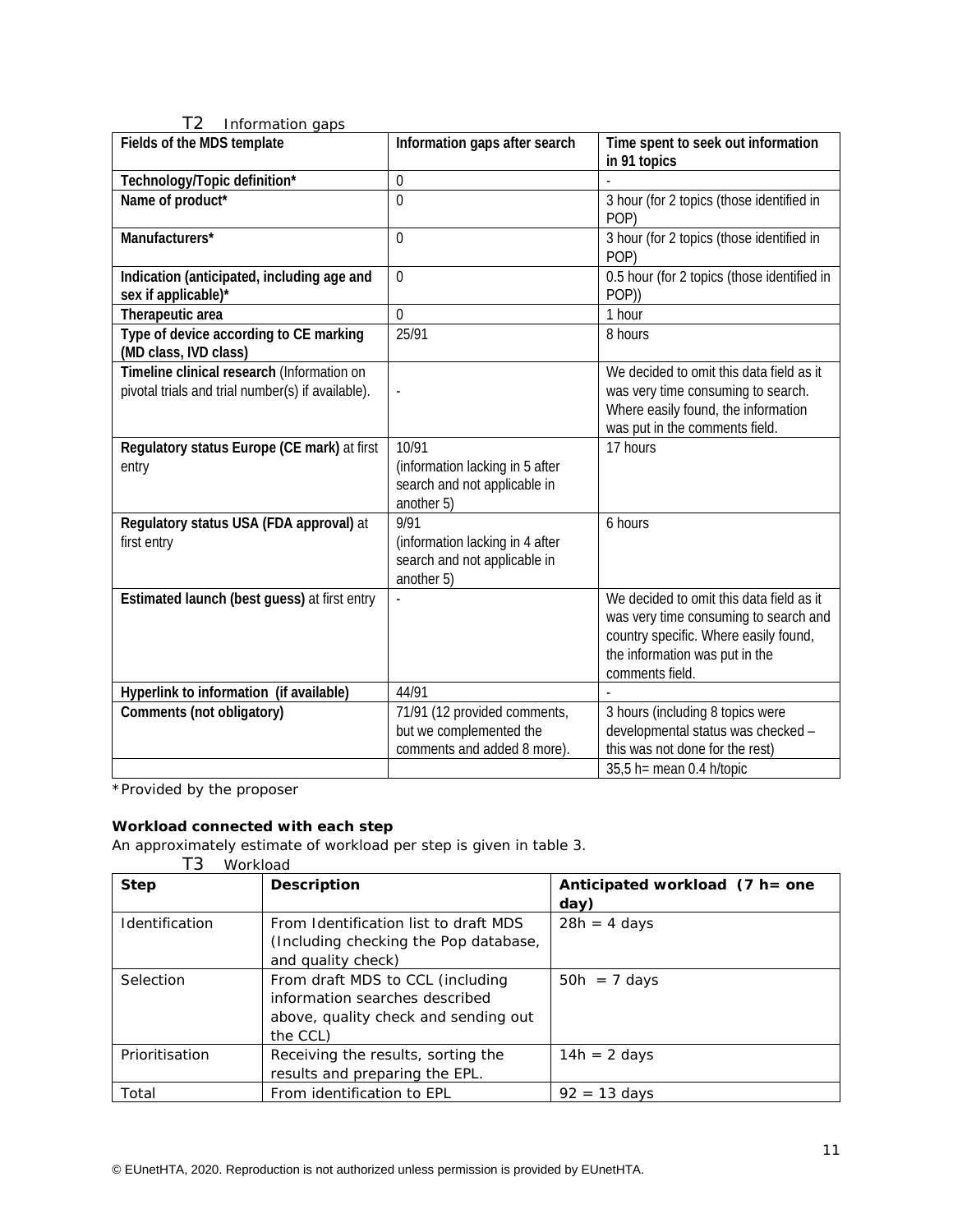In total, we anticipate that the workload with the process may be approximately 10-14 person days per cycle if the cycle is repeated twice a year with approximately the same amount of identified topics (95). Notably, the process might be more efficiently performed per time, however repeating the cycles would also include keeping track of the MDS, and re-checking the status.

#### **Number of assessments initiated after the publication of the EPL**

Per November 15<sup>th</sup> 2019, two assessments of topics from the EPL was initiated. For the remaining topics LBI-HTA has contacted the partners who had expressed interest to be authors. These partners could (at the time connected) not commit to be authors. The reasons are connected to how their national commission system works.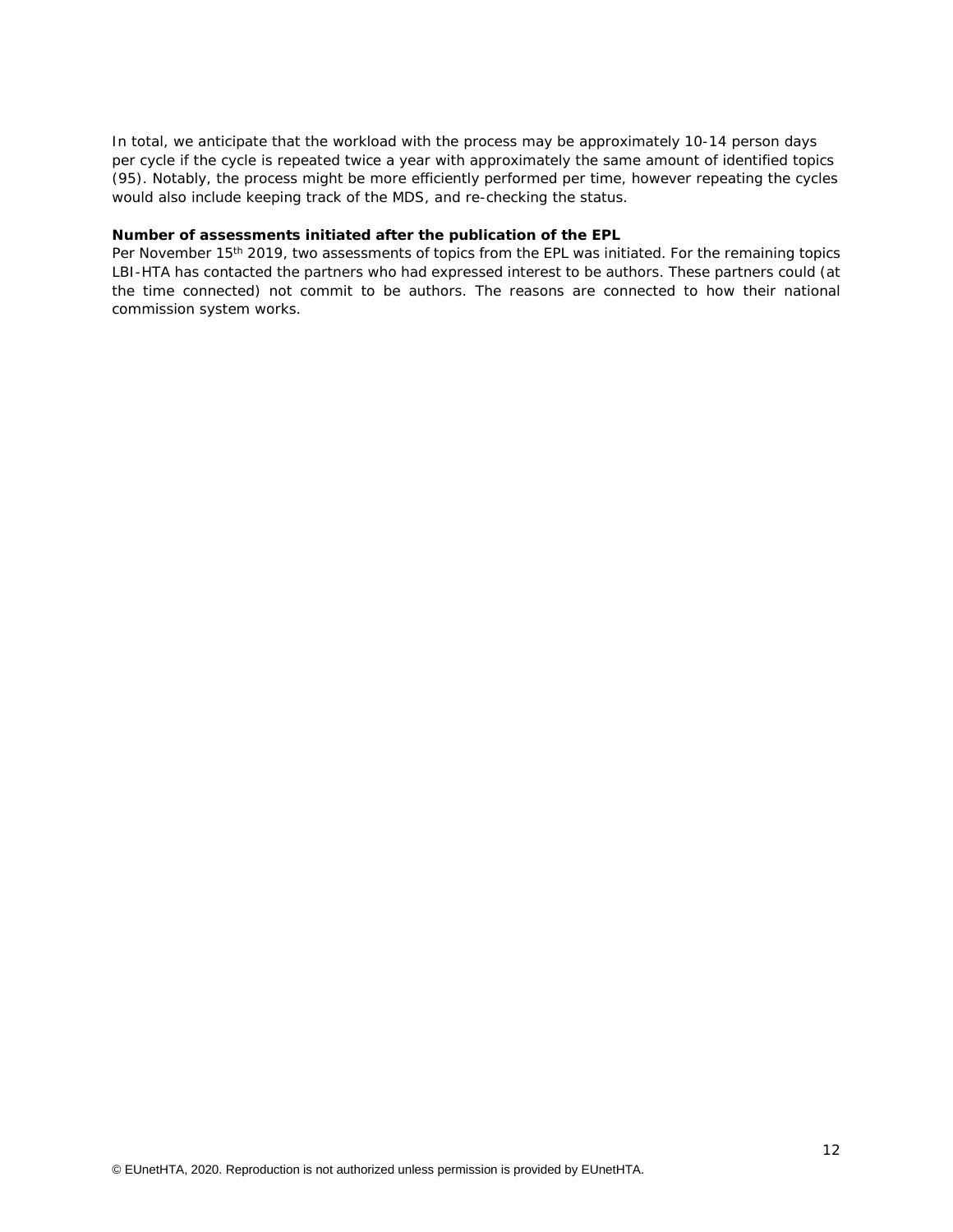## 5 Discussion

We have explored a simple three step TISP process to support supranational voluntary collaboration on REAs within the framework of EUnetHTA JA3 and beyond. The only selection criteria was technology type and timeline with regard to the CE mark process. The only prioritization criteria was EUnetHTA partners interest in the topic for national setting, national uptake of HTA or participating in HTA.

The results have revealed that it is possible, to set up a system based upon voluntarily sharing of information, and to use this information to extract a list of topics based on the collaborating partners expressed interest in the topic. The workflow may be conducted within approximately 3-4 months leaving enough time for each step. Resources needed correspond to approximately 13 person days based on the number of identified topics are within the same range. This is restricted to the work performed by the central acting secretariat. The resources needed for partners sharing information and partners prioritising is not included in this calculation.

For 18 out of 58 topics identified to be within the scope for a call for collaboration there was substantial interest to participate in assessment, relevance of topic in the national setting and relevance for national up-take. However, the interest to be an author as well as the commitment to follow up the interest was low measured as initiated assessments four months after the publication of the EPL. This may at least in part be due to national or regional processes not being aligned with the collaborative TISP process (see below). Therefore, the value of the process with regard to increasing the number of voluntary collaborations on REA is uncertain and probably limited, unless the process can be more systematically applied and aligned with national systems of HTA commissions and there is a clear commitment to engage in production.

## **Identification and selection**

Identification should assure that relevant topics in scope of the TISP process are identified in a timely manner to ensure that the TISP process contributes to collaboration on the most relevant HTAs. Selection should assure that the identified topics are within the scope of the TISP process. In addition, selection was used to identify duplicates and complete the MDS and CCL. Time line was the main selection criteria.

We explored three sources of identification: EUnetHTA partners sharing data from existing HSS/TISPlists or suggesting topics of value for their agency, the EUnetHTA Pop database and stakeholders proposing topics.

According to a report from 2017, nine European countries (Scotland, Ireland, Norway, Sweden, Estonia, France, Belgium, Italy and Spain) had HSSs supporting prioritization of HTA of technologies other than pharmaceuticals (ref WP7 report). We found, based on 28 responding EUnetHTA partners from 19 countries, that EUnetHTA partners from six countries were able to share information from their HSS or TISP-lists, five partners from five countries did so as part of the pilot. Additionally, four partners proposed topics to this pilot.

The number of responders to the questionnaire on country level was 65 %, but only 35 % based on EUnetHTA partners. Notably, not all EUnetHTA partners are HTA organisations and only EUnetHTA partners are involved in EUnetHTA WP4 activities. In addition only a few EUnetHTA agencies perform HS and only five agencies replied that they were able to share lists of identified or prioritized topics. It should be noted that, based on the background information identified as part of the TISP work, we are not aware of any publicly available European HSS that have not been explored in this pilot and nonresponding partners with a HSS in place may not be able to share data. The number of topics identified were substantial (95) with relatively low level of overlap. This might reflect that the list is far from exhaustive with regard to a very wide scope. Notably, for the responding partners, we are uncertain to whether the processes that lead up to the identification lists are lean and based on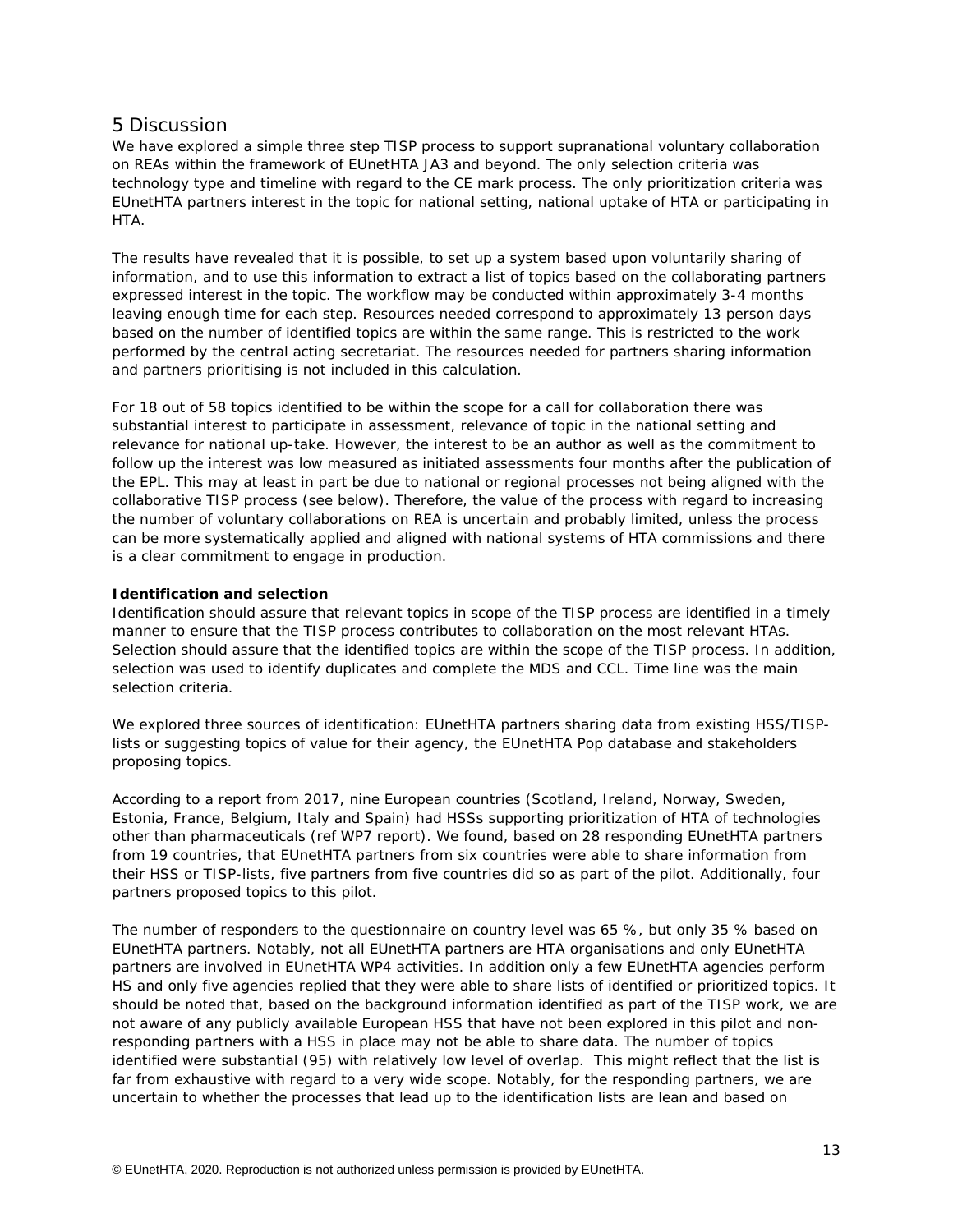exhaustive searches. Furthermore, we are uncertain to how the national selection criteria have influenced the shared lists. We anticipate that a similar number or even larger number of new topics may be identified twice a year.

The number of relevant planned topics entered to the POP-database the last six months within the scope of this project was six. After checking the status of assessments, four were excluded as national assessments were found to already be initiated. This was due to the lack of updating the database by the partners. Nevertheless, we do believe that a more active and systematic use of the POP database in a TISP process could be further explored.

The number of topics suggested by stakeholders was only three. The HTA network stakeholder pool is broad and this could at least partly be due to the short deadlines of the pilot and lack of awareness of the pilot. A higher number might be expected if the system is established and more well known. However, also for this purpose it would be better to suggest topics through an HSS with lean procedures to assure the relevance of the topics.

Improvements of the process could involve stricter inclusion criteria stating that the topics should have been nationally or regionally prioritized topics, and not yet assessed. This would demand a process more aligned with national or regional processes of commission. To do so would require a larger commitment on the level above the individual EUnetHTA partner to express a clear interest in at least some topics being assessed in a collaborative REA. Another improvement would be to set up a collaborative agreement with pre-selected HSS with lean procedures to serve to purpose of the collaboration. This would probably be resource demanding and not possible on a complete voluntary basis.

The time spent to search for information was substantial and some fields (timeline with regard to clinical research and launch) of the MDS had to be omitted. More precise information may be achieved by introducing a step between identification and selection involving input from developers or manufacturers to provide information on their topics. However, this was not in the scope of the pilot and would add to the resource need. In addition, developers might consider the information commercially sensitive and not shared without an agreement of confidentiality. Such agreements can only be made by a professional HSS.

## **Prioritisation**

Prioritisation should ensure that only the most relevant topics are prioritised. In this pilot, prioritisation criteria were limited to expressed interest in topics at the national level, potential participation in production and national uptake of a European HTA.

The number of responding EUnetHTA partners in the call for collaboration was 18 out of 50. The low response rate could partly be due to the fact that not all WP4 partners are HTA agencies, that only a few partners have volunteered to participate in assessments as authors and co-authors and that there is limited resources left to perform any assessments within the framework of JA3. In one case the responding partner stressed they could not answer as they are not an HTA agency, but a research institute. This partner is not an isolated case in EUnetHTA WP4 OT. The number of partners expressing interest to volunteer as an author was only four. This can be explained by the fact that most EUnetHTA partners do not have the ability to prioritise topics that have not been commissioned. Several EUnetHTA partners also expressed that the ability to collaborate depends very much on the available resources in JA3. Thus, a commitment to volunteer as author cannot be given unless the topics are nationally or regionally prioritized. Thus, authorship will depend on the national or regional processes and the value of the EPL and repeating the workflow with regard to increasing the number of collaborative REAs is uncertain.

In general, the EUnetHTA partners who replied to the call for collaboration indicated that they had difficulty to answer and therefore they tried to give a best guess. Where this was commented on, the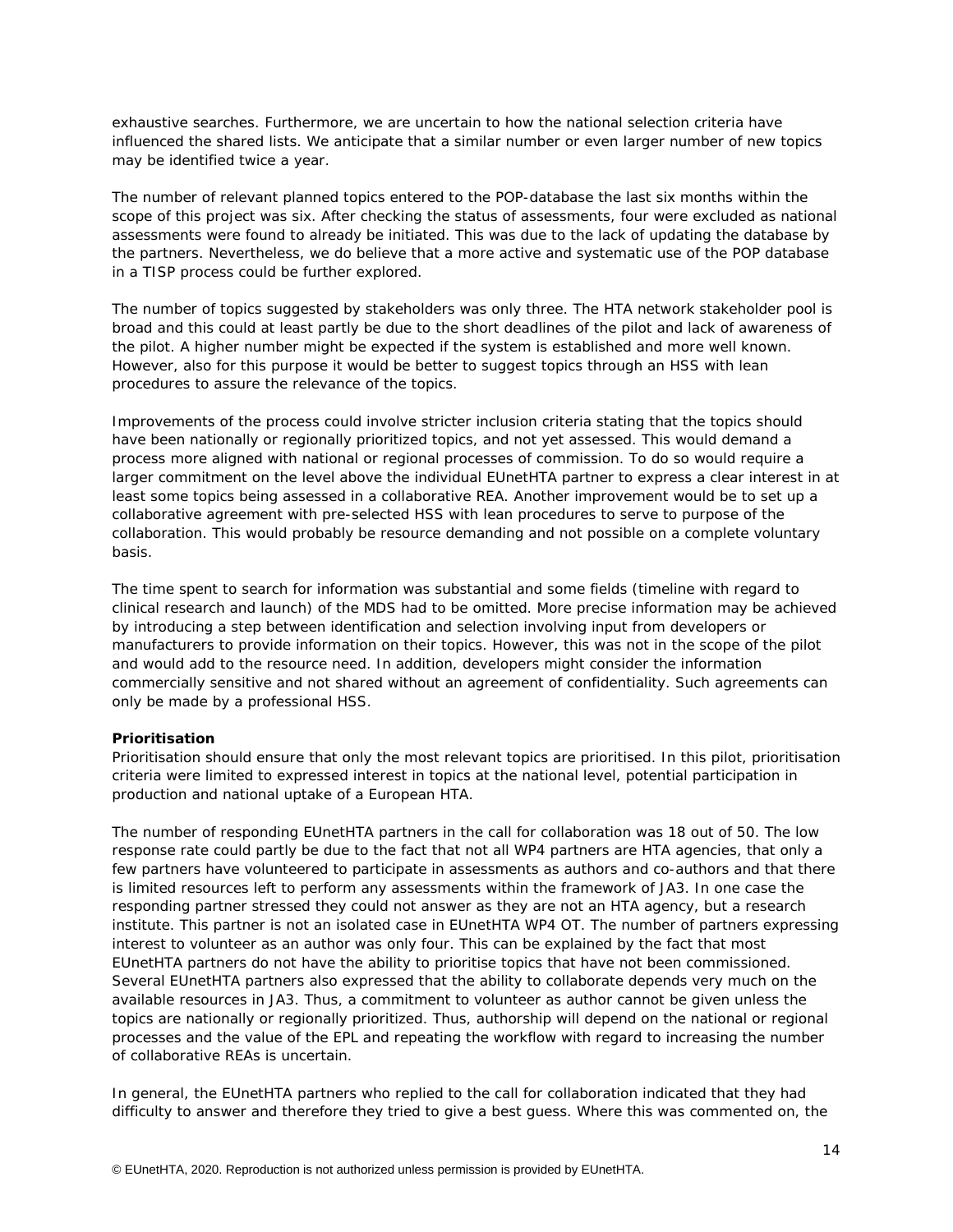reason given was either related to national settings, including the process for topic commission, timelines, type and depth of information needed and resources available to perform assessment. These factors could also influencing the response rate.

Detailed feedback on the commissioning process was received from five partners (from Italy, Norway, Austria, Spain and Scotland). In Italy the topics are commissioned by, a steering committee within the Ministry of Health which includes regional representatives. Topics are prioritised according to a set of criteria. Assessments are initiated within collaboration agreements between the EUnetHTA partner and the Ministry of Health. Regarding the TISP pilot, the time given was too short to submit the CCL to the steering committee. Likewise in Norway, a central commissioner forum decides on the topics suggested by regional health authorities and specialists/clinicians. The HTA body may come up with suggestions through a horizon scanning-like process by producing alerts that can be submitted to the forum. The decision is made on pre-set dates. The process takes some time (at least two months after the suggestion is handed in) as several instances and experts need to be consulted. Thus, in reference to the piloted TISP process, the time given to feed into the CCL list is too short. Also in Spain, the system is similar. The topic is commissioned if hospital managers express their interest in a topic and formally request it. The request has to comply with the regional filtration/prioritization criteria. In Austria, if there is a submission/application for inclusion of a medical device into the benefit catalogue, an assessment is needed urgently. There is no system in place, which would forecast this. In Scotland, clinicians were consulted about the relevance of the topics, and the given time period was too short to obtain information.

One partner stated that the provided information in the CCL was too scarce. This partner would have preferred an even more filtered list and the use of prioritization based on pre-defined criteria. One partner stated that resources are limited and that they have to be very selective to ensure the topic is highly relevant to the national setting. For one partner it did not matter what the topic was, but the timing needed to fit with their other projects. The same partner said they would use the EUnetHTA report in the national setting only if it is commissioned.

In 14 out of the 18 (78%) prioritised topics of the EPL more partners indicated they would use the EUnetHTA report (uptake) than the number of partners who would participate in producing the assessment. For some topics, there was a mismatch between the number of partners who indicated their willingness to participate and the number of partners who indicated their willingness or ability to use the EUnetHTA report in the national setting. This can be explained by the fact that some partners expressed interest in collaboration to learn the EUnetHTA processes without having a structured national HTA process in place, and therefore not being able to express interest in uptake.

EUnetHTA collaborative assessments of MDS and IVDs are restricted to CE marked and market available products. If an EUnetHTA collaborative assessment is to be considered, the CE mark and marked availability of the products needs to be confirmed with the manufacturer.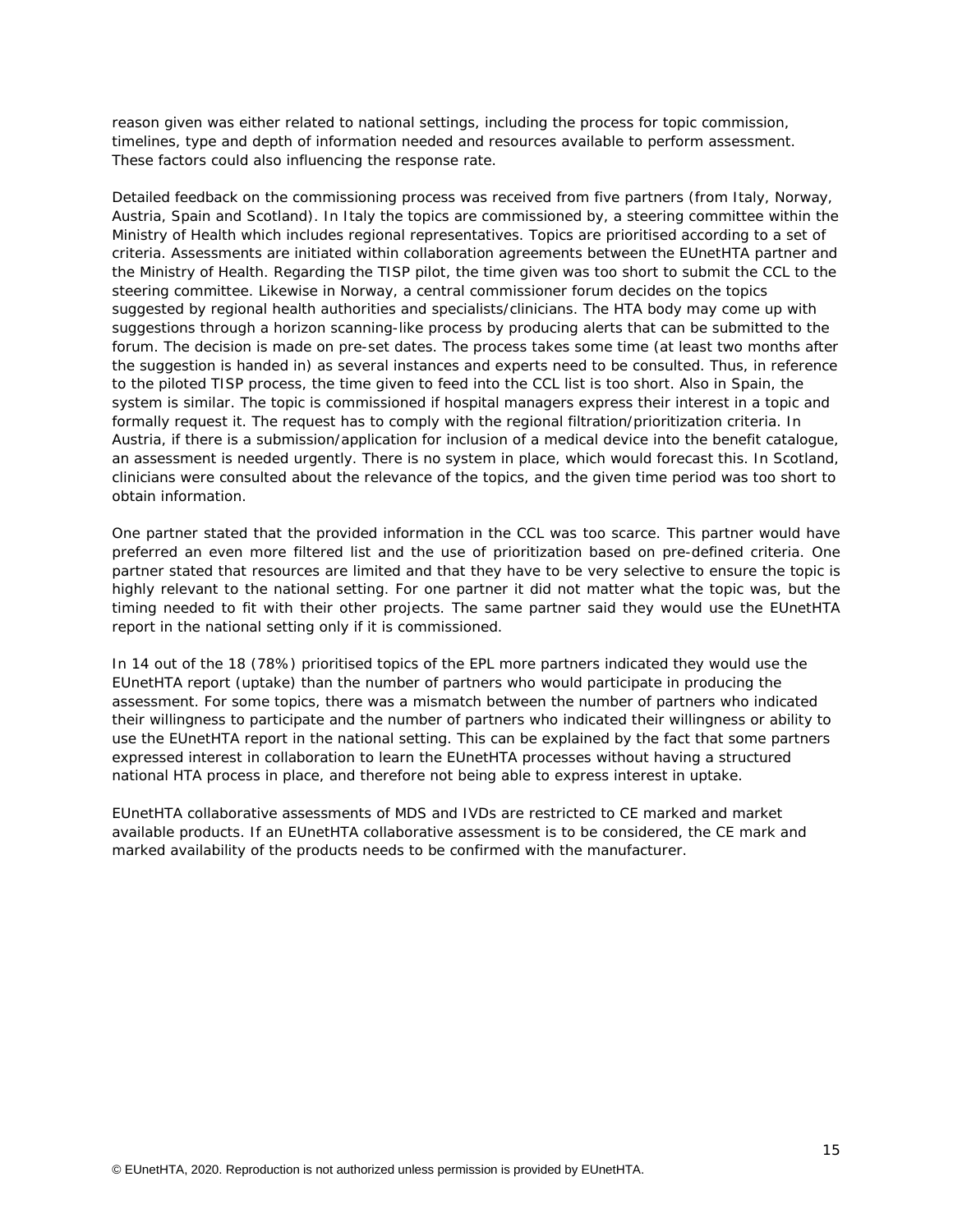# 6 Conclusions

A TISP process for voluntary collaboration on REA of MDs and IVDs is feasible by collaborative means. The piloted workflow could be conducted at least once or twice a year and help identify topics of broad interest to the network members. The prerequisite for the process to be successful is the presence of a central acting secretariat and the commitment of network members to share data, commit to production and uptake. An improvement of the workflow would be to set up an agreement with a preselected high quality HSS to specifically serve the purpose of the collaboration. This is probably not possible on a complete voluntary basis. The value of the process with regard to increasing the number of voluntary collaborations on REA is uncertain and probably limited, unless the process can be more systematically applied and aligned with national systems of HTA commissions and there is a clear commitment to engage in production.